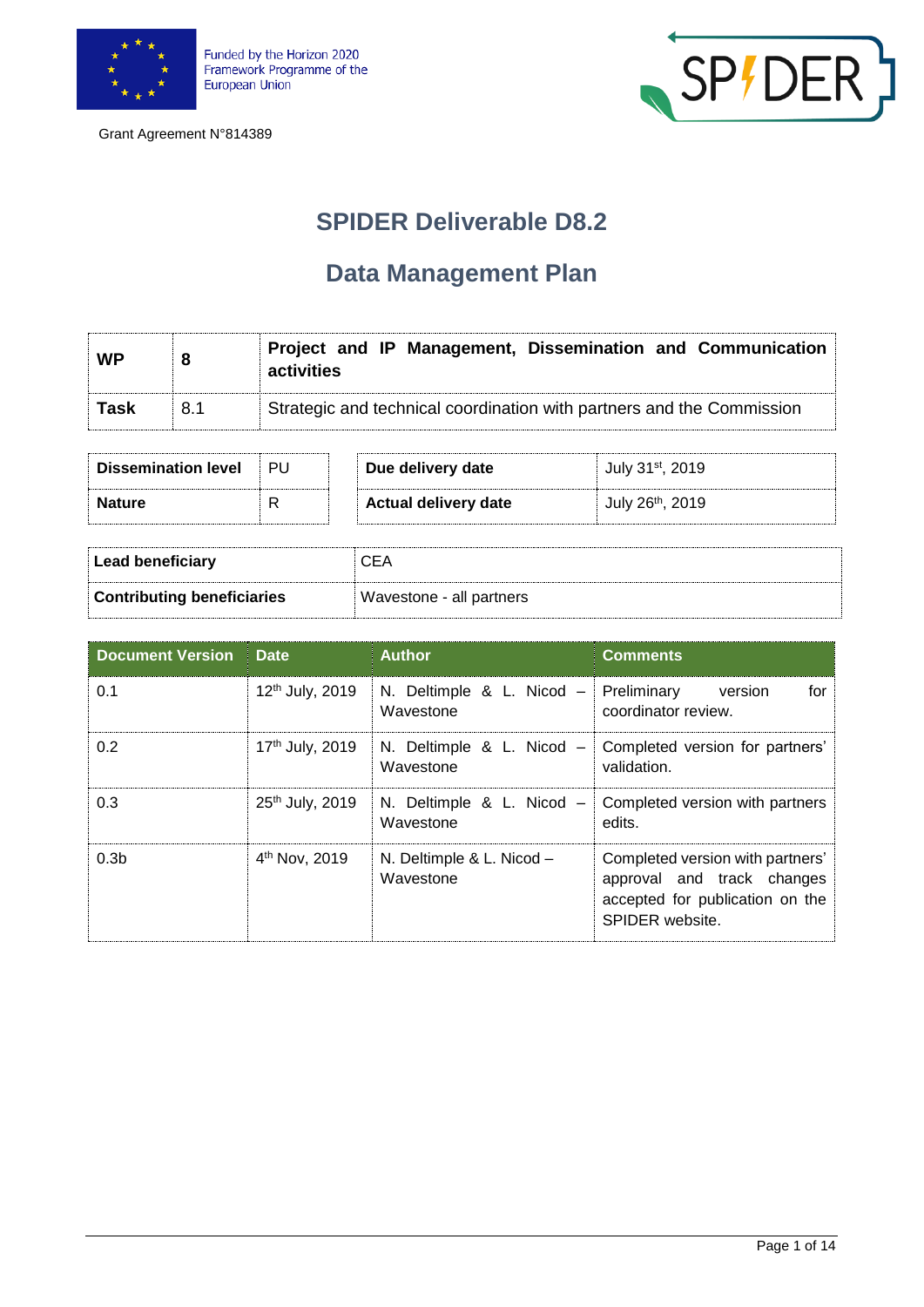

### **Deliverable abstract**

SPIDER is part of the Open research data pilot. This pilot comprises the data needed to validate the results presented in scientific publications and aims at maximizing access to relevant data, taking into account:

 $\sum$ The need to balance openness and protection of scientific and technical knowledge generated in the framework of project's activities;

- $\sum$ Commercialization and IPR;
- $\overline{\phantom{0}}$ Privacy concerns;
- $\overline{\phantom{0}}$ Security;
	- Data management and preservation questions.

Therefore, the Data Management Plan (DMP) describes the project's policy concerning any shared data. It will serve to ensure that any shared data is **findable, accessible, interoperable and re-usable (FAIR)**. It covers the handling, curation and preservation of research data during and after the end of the project. It summarises what data will be collected what data will be shared and *via* what methodology and standards.

### **Deliverable Review**

|                                                                                     | <b>Reviewer #1: WP Leader</b> |                 |             |
|-------------------------------------------------------------------------------------|-------------------------------|-----------------|-------------|
|                                                                                     | <b>Answer</b>                 | <b>Comments</b> | $Type*$     |
| Is the deliverable in accordance with<br>$\mathbf{1}$ .                             |                               |                 |             |
| (i) The Description of actions?                                                     | $\boxtimes$ Yes<br>∣ No       |                 | M<br>m<br>a |
| Is the quality of the deliverable in a status<br>2.                                 |                               |                 |             |
| (i) That allows it to be sent to European Commission?                               | $\boxtimes$ Yes<br>∣ No       |                 | М<br>m<br>a |
| (ii) That needs improvement of the writing by the originator<br>of the deliverable? | ∏ Yes<br>$\boxtimes$ No       |                 | M<br>m<br>a |
| (iii) That needs further work by the Partners responsible for<br>the deliverable?   | ∐ Yes<br>$\boxtimes$ No       |                 | М<br>m<br>a |

 $*$  Type of comments:  $M =$  Major comment;  $m =$  minor comment; a = advice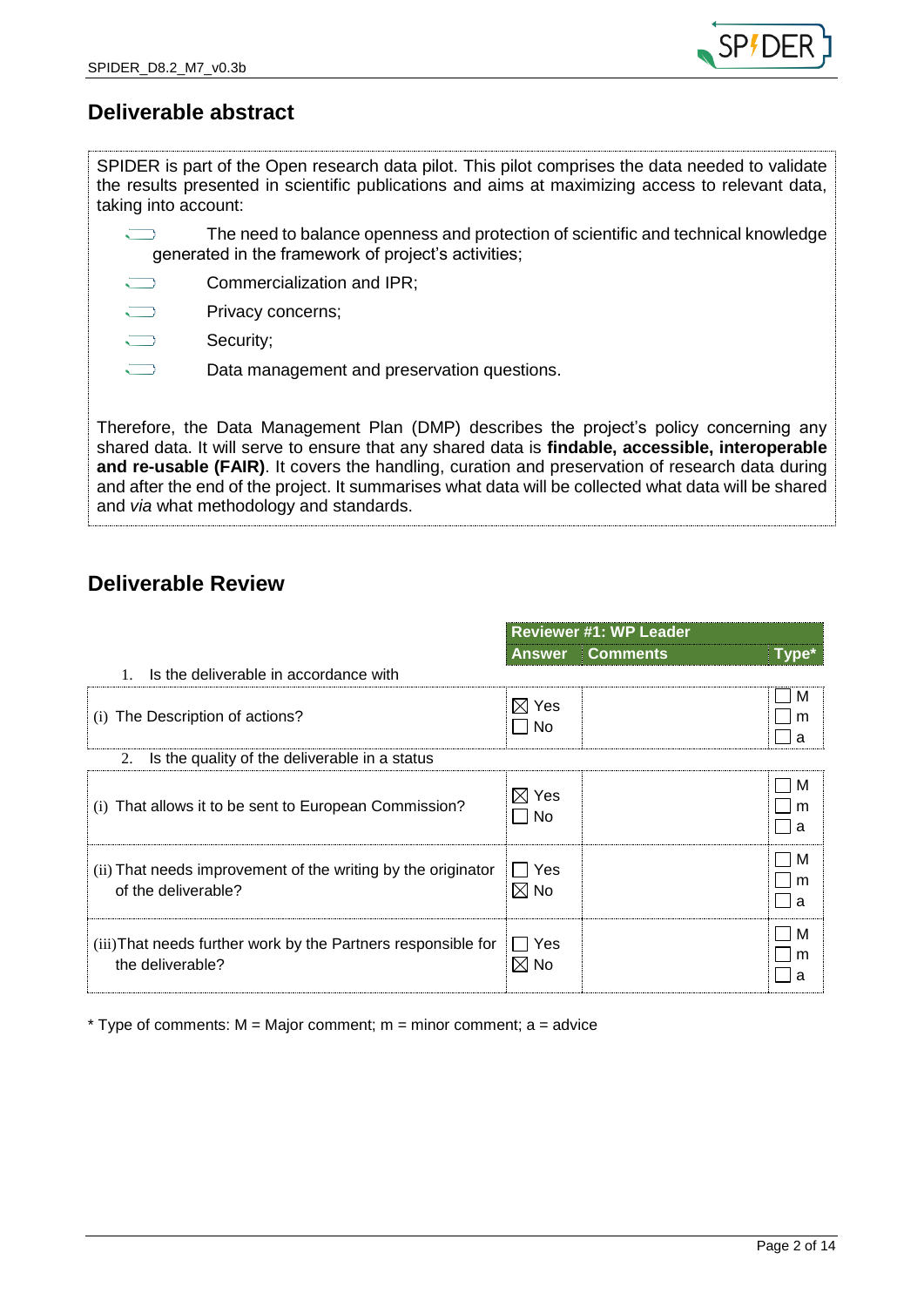

### Table of contents

### List of figures:

| Figure 5 – Process for determining which information is to be made public (from EC's document "Guidelines") |  |
|-------------------------------------------------------------------------------------------------------------|--|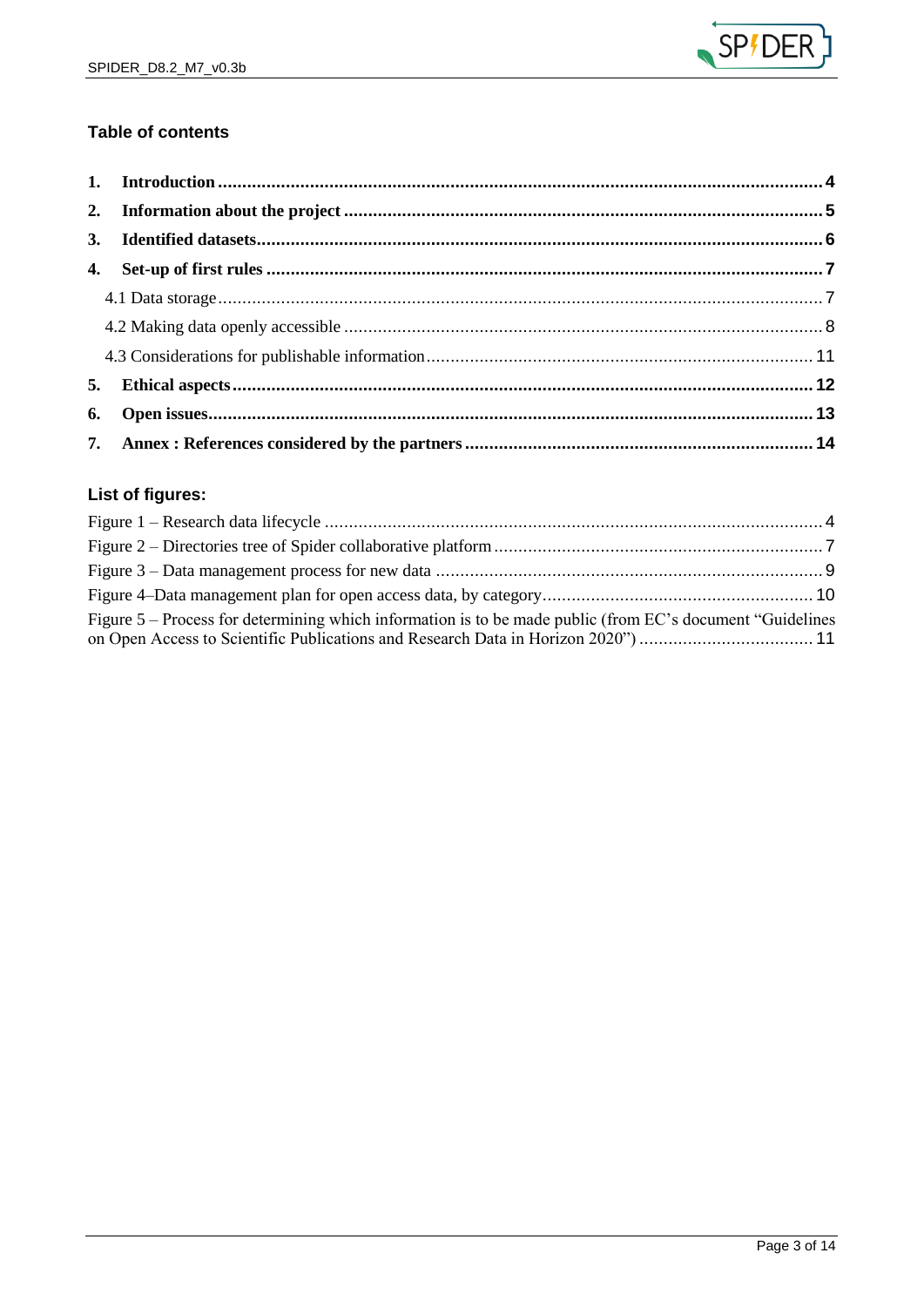

### <span id="page-3-0"></span>**1. Introduction**

A data management plan (DMP) describes the data management life cycle for the data to be collected, processed and/or generated by a Horizon 2020 project. As part of making research data findable, accessible, interoperable and re-usable (FAIR), DMPs include information on:

- the handling of research data during & after the end of the project;
- what data will be collected, processed and/or generated;
- which methodology & standards will be applied;
- whether data will be shared/made open access and
	- how data will be curated & preserved (including after the end of the project).

The present preliminary data management plan (DMP) has been collectively produced to help the SPIDER teams to comply with the requirements of the Grant Agreement on open access and data management. It will be updated during the project lifetime to catalyse the development of good practices at all levels of the project's data lifecycle (see [Figure 1\)](#page-3-1).



**Figure 1 – Research data lifecycle**

<span id="page-3-1"></span>Research data is subject to a large number of definitions. For the purpose of this deliverable, the SPIDER partners have chosen the one given by Sorbonne-Paris Cité (Cartier et al., 2015):

#### **"Research data: set of factual information recorded on media. They are produced or collected according to various methods during a research process"**

Therefore, the data may be of different types: observation, experimental, computational or simulation, derived or compiled data, reference data.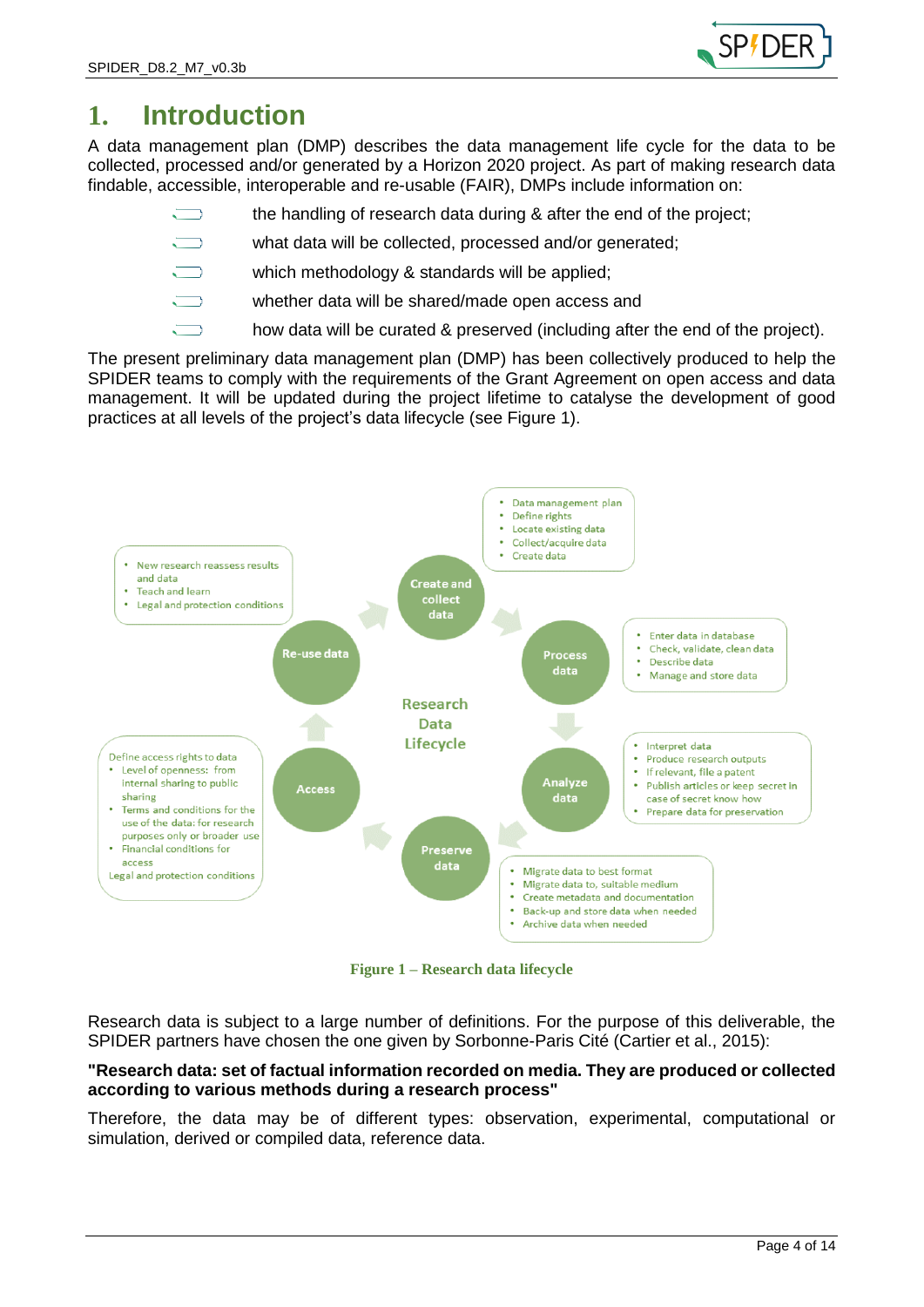

# <span id="page-4-0"></span>**2. Information about the project**

| Project name*                       | Safe and Prelithiated high energy DEnsity batteries based on sulphur<br>Rocksalt and silicon chemistries                                                                                                                                                                                                                                                                                                                                                                                                                                                                                                                                                      |  |  |
|-------------------------------------|---------------------------------------------------------------------------------------------------------------------------------------------------------------------------------------------------------------------------------------------------------------------------------------------------------------------------------------------------------------------------------------------------------------------------------------------------------------------------------------------------------------------------------------------------------------------------------------------------------------------------------------------------------------|--|--|
| <b>Project acronym</b>              | <b>SPIDER</b>                                                                                                                                                                                                                                                                                                                                                                                                                                                                                                                                                                                                                                                 |  |  |
| <b>Project objectives</b>           | Generate knowledge-based improvements of Li-ion battery cost,<br>performance, recyclability and safety to enable electric vehicles to<br>rapidly gain market share and reduce $CO2$ emissions.                                                                                                                                                                                                                                                                                                                                                                                                                                                                |  |  |
| <b>Call number</b>                  | H2020-NMBP-ST-IND-2018                                                                                                                                                                                                                                                                                                                                                                                                                                                                                                                                                                                                                                        |  |  |
| <b>Funder</b>                       | European Commission (H2020)                                                                                                                                                                                                                                                                                                                                                                                                                                                                                                                                                                                                                                   |  |  |
| <b>Grant</b><br>agreement<br>number | 814389                                                                                                                                                                                                                                                                                                                                                                                                                                                                                                                                                                                                                                                        |  |  |
| Project coordinator<br>and partners | 1. COMMISSARIAT A L'ENERGIE ATOMIQUE ET AUX<br><b>ENERGIES ALTERNATIVES (Coordinator)</b><br>● 2 SGL CARBON GMBH<br>● 3 NANOMAKERS<br>L 4 VARTA MICRO INNOVATION GMBH<br>L 5 FORSCHUNGSZENTRUM JULICH GMBH<br>G TECHNISCHE UNIVERSITAET MUENCHEN<br>● 7 RHODIA OPERATIONS<br>S FUNDACION CIDETEC<br>VLAAMSE INSTELLING VOOR TECHNOLOGISCH<br>$\sim$ 9<br>ONDERZOEK N.V.<br>10 ETHNIKO KENTRO EREVNAS KAI TECHNOLOGIKIS<br><b>ANAPTYXIS</b><br><b>NORGES</b><br><b>TEKNISKNATURVITENSKAPELIGE</b><br>◥ 11<br><b>UNIVERSITET</b><br>12 WAVESTONE LUXEMBOURG SA<br><b>13 CENTRO RICERCHE FIAT SCPA</b><br>$\mathcal{L}$<br><b>14 ACCUREC-RECYCLING GMBH</b><br>◥ |  |  |
| <b>Contact</b>                      | Cédric HAON, 04 38 78 34 71, cedric.haon@cea.fr<br><b>CEA</b>                                                                                                                                                                                                                                                                                                                                                                                                                                                                                                                                                                                                 |  |  |
| <b>Project duration</b>             | 01/01/2019<br>44 Months<br>$+$                                                                                                                                                                                                                                                                                                                                                                                                                                                                                                                                                                                                                                |  |  |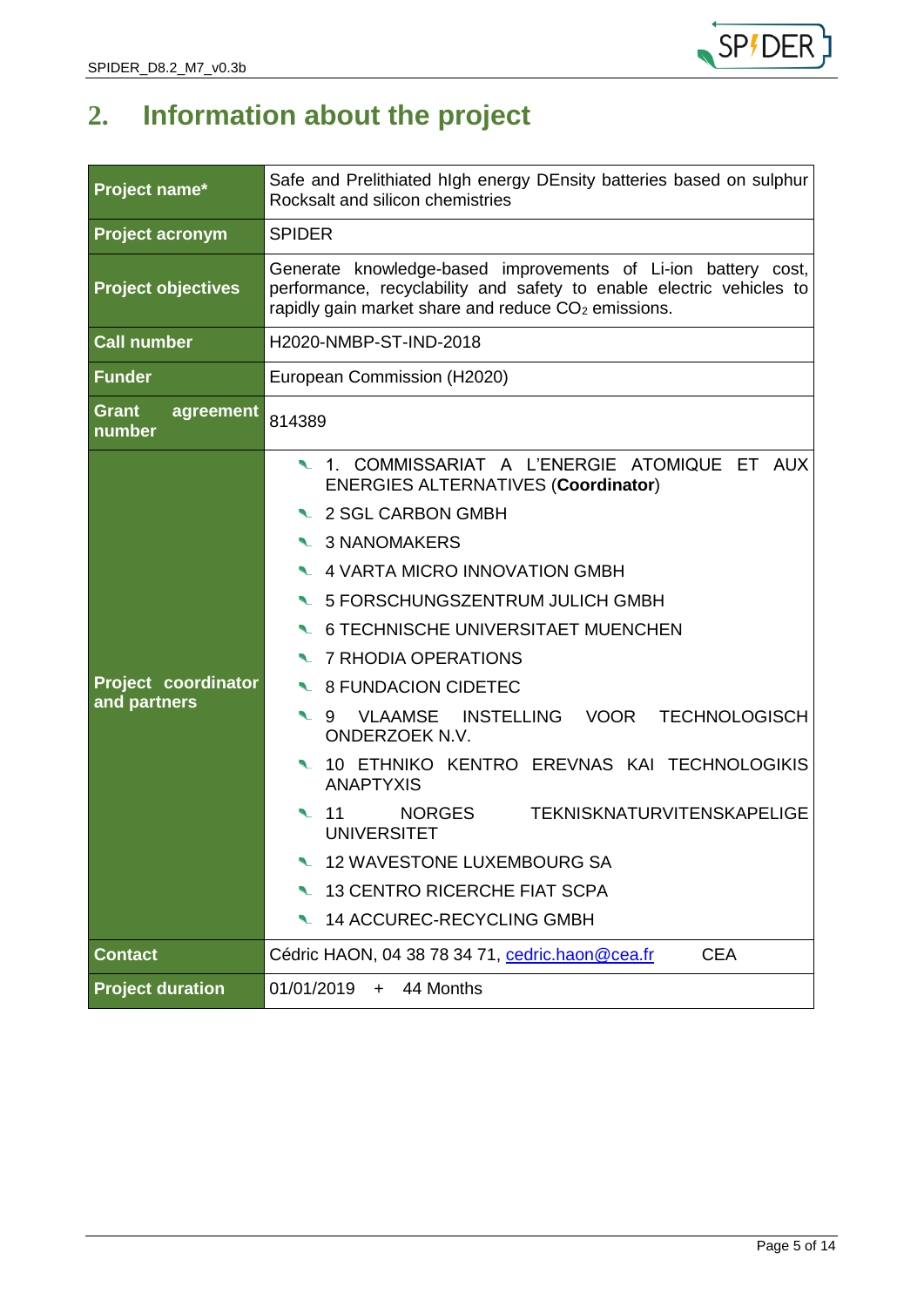

## <span id="page-5-0"></span>**3. Identified datasets**

Currently, at Month 7 of the project, it seems that the following 6 main datasets will emerge from the project :

- $\sum$ **Material synthesis parameters**
- $\overline{\phantom{0}}$ **Electrolyte composition parameters**
- **Cells processing parameters**
- $\overline{\phantom{0}}$ **Recycling process parameters**
- $\overline{\phantom{0}}$ **Characterisation results**
- **Modelling results**

#### SPIDER data may come from:

- Experiments (synthesis of materials, electrolyte formulation, cell production,  $\sqrt{ }$ prelithiation methods, recycling…)
- $\overline{\phantom{a}}$ Electrochemical characterizations (measurements of electrochemical performances in batteries)
- Physico-chemical characterizations (X-ray diffraction, XPS, BET surface analysis, particle size distribution, elemental analysis…)
- $\sum$ Safety and abuse test (DSC, MMC)
- Activities related to the development and validation of numerical models with or without interaction with the abovementioned R&D actions.

These datasets can have various forms (Raw data, deliverables, reports, peer reviewed publications, presentations) and also various purposes/ impacts as:

- $\overline{\phantom{0}}$ To improve scientific knowledge
- To increase material/prototype/product quality
- $\bigcup$ To allow process upgrade
- $\overline{\phantom{0}}$ To allow project partners generating patents to protect further exploitation

#### File formats will mostly be:

- For Raw data: .txt, .jpeg, .tiff, .xls, .mat, .csv, .ppt, .png, and more specifically:
	- X-ray diffraction : .raw, .udf, .udx, .dat
	- Lectrochemistry software format raw data (will also be saved as .xlsx): "TE\*.DB" (Basytec), .mpr (Biologic), .dfr (Autolab, EIS).
- For Deliverables, reports, publications, presentations: xlsx, docx, pptx, pdf

Total data size should be 30-50Go *a priori per partner*.

Interested audiences may include European battery or components manufacturers, scientific community. Access to third parties for re-use of the processed data published in journals being restricted according to the copy right license agreement of the journals, third parties should seek permission from the journal.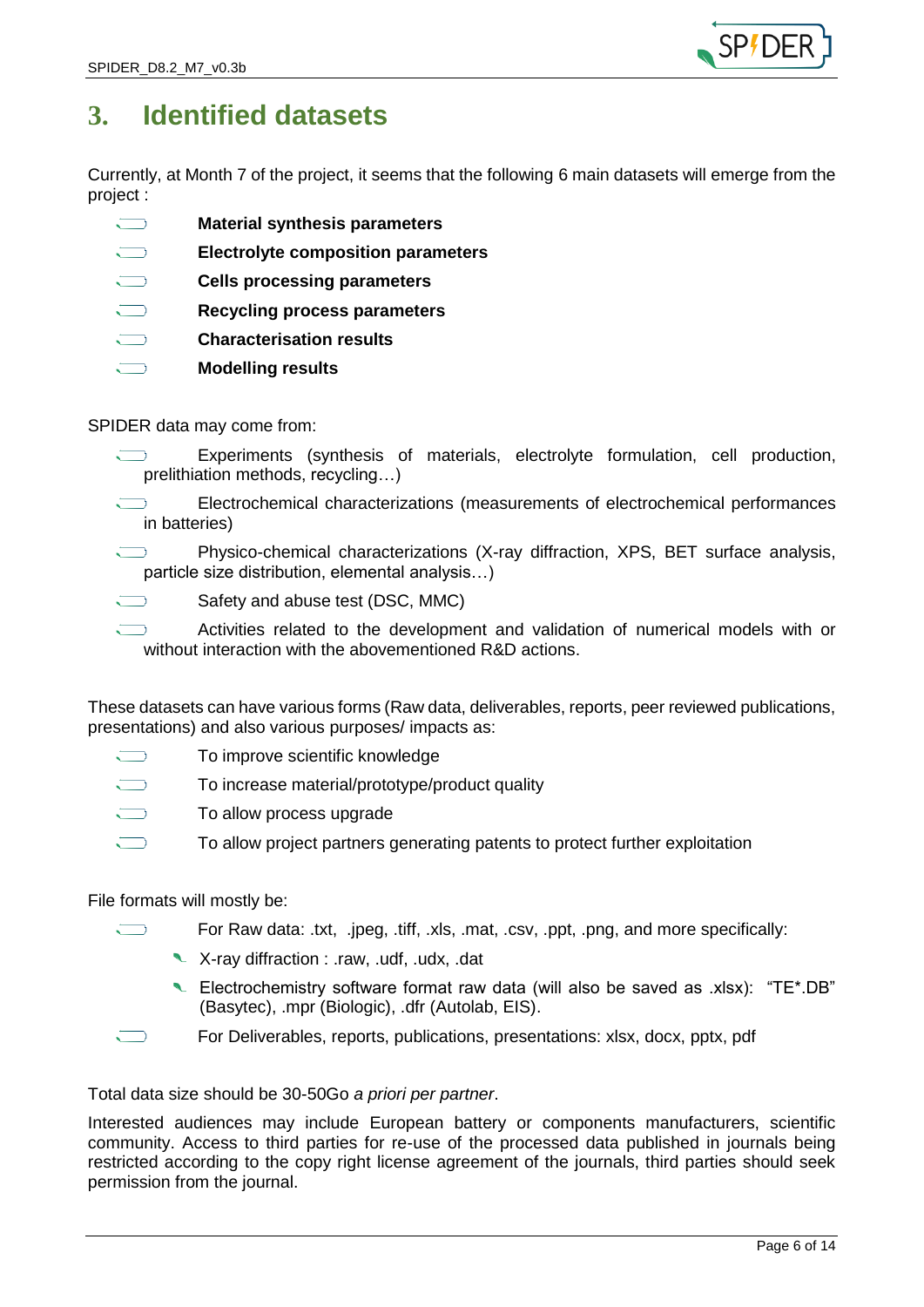

## <span id="page-6-0"></span>**4. Set-up of first rules**

### <span id="page-6-1"></span>*4.1 Data storage*

Regarding project data management, all participants will follow best practices for data generation, storage and sharing: document changelog, unified name attribution and appropriate repository information will be kept as clear as possible. The documents will be preferably shared within the consortium through the collaborative document sharing platform [https://spider-battery](https://spider-battery-project.cea.fr/SitePages/Home.aspx)[project.cea.fr/SitePages/Home.aspx](https://spider-battery-project.cea.fr/SitePages/Home.aspx) [\(Figure 2\)](#page-6-2). The access to this central repository is regulated by the project coordinator. It is provided for project consortium and to other linked parties upon request from a project team, in accordance with the access provisions in the consortium agreement. This space is password protected. The **platform is hosted by CEA servers** and the security of this platform is guaranteed by the Informatics Systems Direction (DSI) of CEA. Regular back up of all data stored on CEA servers is ensured.

To facilitate document evaluation and review, all SPIDER deliverables and official documents are created using established templates for main MS Office formats (or MS Office-compatible). The overall data produced and/or collected by each consortium partner will be carefully stored and managed by this partner following the agreed rules:

In a preliminary stage of production (and/or collection) and until full analysis and assessment of significance, a local storage by the authors is not excluded.

As much as possible, raw data files will be integrated in working documents and stored, during the project life time, on the **SPIDER secure, collaborative electronic document sharing platform** [\(Figure 2\)](#page-6-2).

| Home<br>cea<br><b>SPIDER</b> | <b>Project Documents *</b><br>Meetings<br>Calendar<br>Tasks<br>Contacts                                               |  |
|------------------------------|-----------------------------------------------------------------------------------------------------------------------|--|
| <b>Work Packages</b>         | Welcome to the Project Collaborative Plateform !                                                                      |  |
| WP <sub>1</sub>              |                                                                                                                       |  |
| WP <sub>2</sub>              | This plateform is a secure tool for the storage and share of documents. It offers several functionnalities, such as : |  |
| WP <sub>3</sub>              | • Collaborative edition of documents                                                                                  |  |
| WP4                          | Project management tool (calendar, tasks, )                                                                           |  |
| WP <sub>5</sub>              | • Search engine                                                                                                       |  |
| WP <sub>6</sub>              |                                                                                                                       |  |
| WP7                          | <b>Documents</b>                                                                                                      |  |
| WP8                          | ⊕ new document or drag files here                                                                                     |  |
| <b>Recycle Bin</b>           |                                                                                                                       |  |
|                              | Name<br>Modified<br>Modified By                                                                                       |  |
|                              | Grant Agreement-814389-SPIDER<br><b>DELTIMPLE Nancy WAVESTONE</b><br>April 15<br>$\cdots$                             |  |

**Figure 2 – Directories tree of Spider collaborative platform**

<span id="page-6-2"></span>Clear versioning will be used, as per the rules defined in the manual of management.

Keywords will also be largely used, both



Internally, with a clear link to the concerned data,

**and** during the submission of scientific papers which contain the processed data.

For the sake of inter-disciplinary interoperability, explicit words will be used and eventually definitions can be provided to clearly define terms used in SPIDER Working documents or deliverables, including datasets.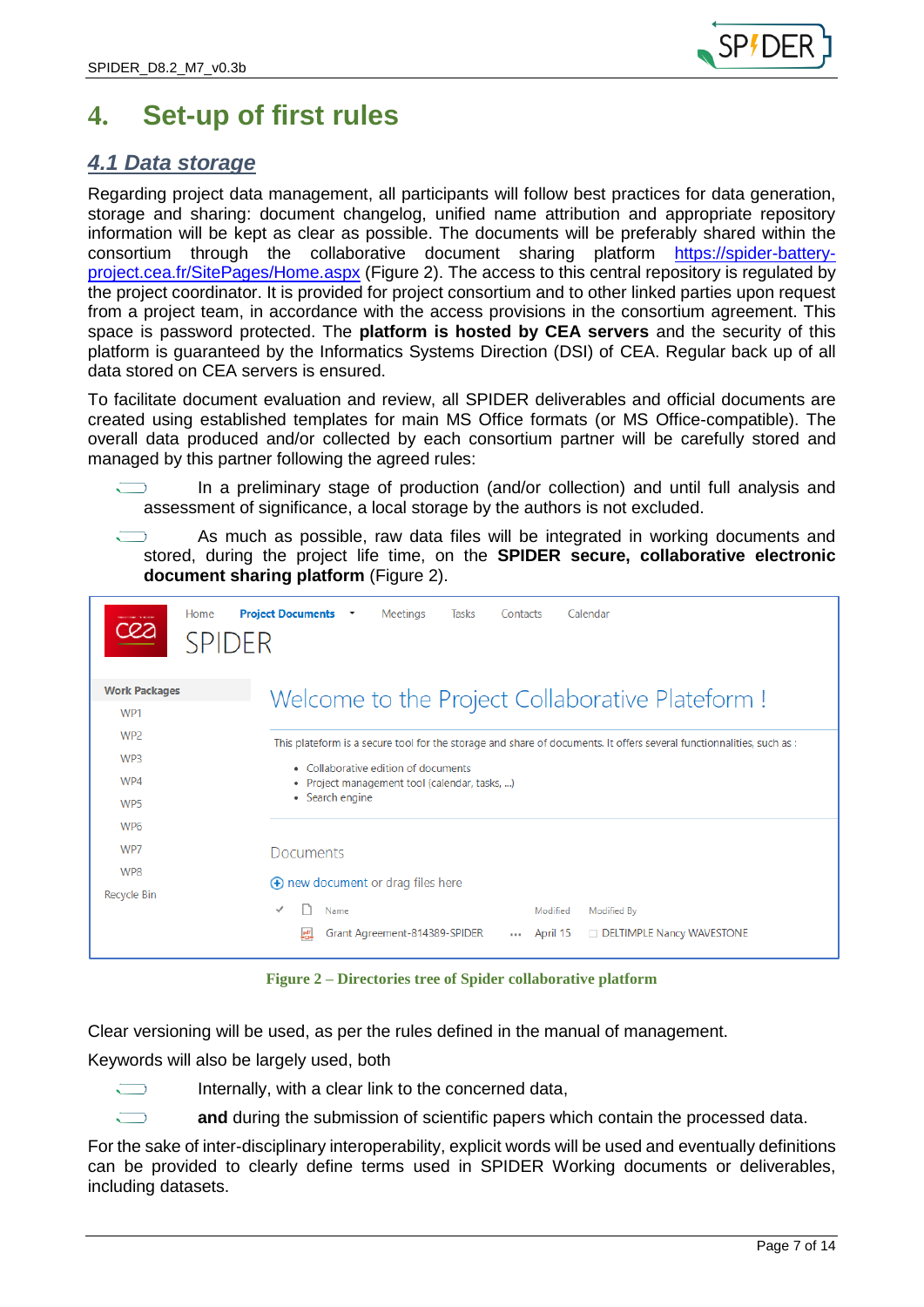

### <span id="page-7-0"></span>*4.2 Making data openly accessible*

**Open access** in H2020 means providing online access to scientific information free of charge to the reader. **Open access** concerns **two categories:**

**Publications**, i.e. peer-reviewed scientific research articles (primarily published in academic journals or conference proceedings / conference presentations);

#### **Research data.**

Since the H2020 requirement for **Open Access publishing is fully embraced by the SPIDER project**, the project will ensure both "**green**" (in addition to publication in subscription journals, the copy of an article is deposited into a repository) and **"gold"** (publications are available directly from the publisher after paying author's fees, envisioned in the project's budget) data publishing.

Research data is information (particularly facts or numbers) collected to be examined and considered, and to serve as a basis for reasoning, discussion or calculation. Open access to research data refers to the right to access and reuse digital research data under the terms and conditions set out in the Grant Agreement (Article 29.3).

The management of SPIDER data requires standardised and timely reporting regarding data which can be shared within the project and with external stakeholders. This will be addressed by all partners under coordination of CEA.

The partners will use standard formats and software to publish data in journals, and prepare the data considering that scientists with physical/chemical or technical background should be able to understand the data vocabulary and relevant terminology.

More specifically, when a collection of data will be **ready to be published** (i.e. authorization received by all concerned parties), the last final version of these data stored on the SPIDER platform will be uploaded on the most pertinent open access public platform, which may be:

 $\sqrt{2}$ A subject-based repository



Institutional Repositories

Data repositories, ie. digital archives collecting and displaying datasets and their metadata, possibly also publications, linking these publications to the underlying data. EUfunded data repositories include OpenAIRE [www.openaire.eu](http://www.openaire.eu/) and ZENODO [https://zenodo.org](https://zenodo.org/) .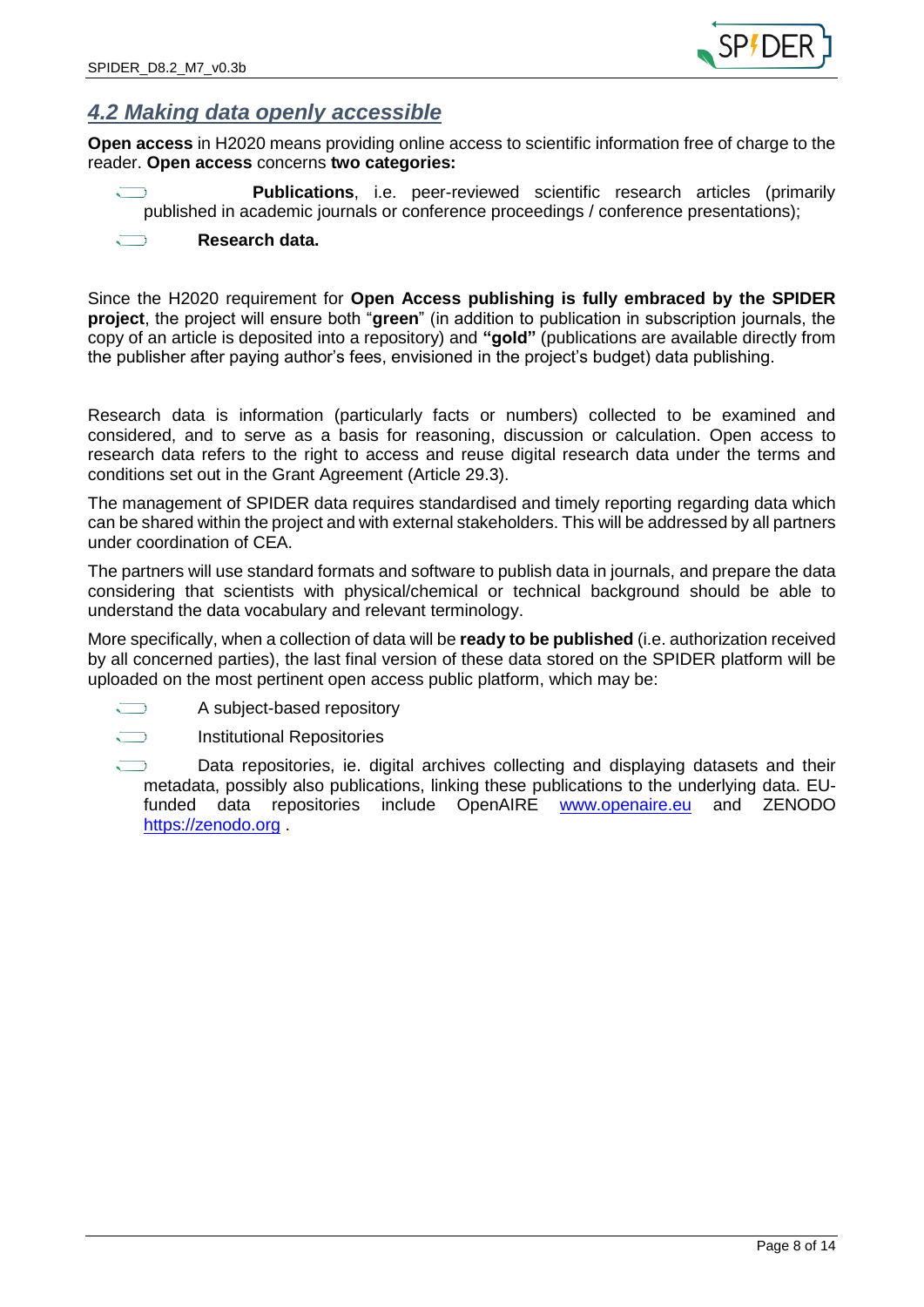

In order to ensure easy availability of key data sets, SPIDER data will be classified into three specific categories as follows.

#### **GOLD DATA CATEGORY**

Analysed data that has clear scientific significance, provides interesting new results that have resulted in new understanding in the field, possibly supporting high impact journal publications. Such data will be made available online using a reliable, indexable repository that is compatible with the European Commission's OpenAire platform, such as FigShare.

#### **GREEN DATA CATEGORY**

Analysed data that is relevant for the SPIDER partners and can be used to develop new processes and models within the project work plans. Such data will be shared in a searchable repository accessible by all partners, such as the SPIDER platform.

#### **WHITE DATA CATEGORY**

<span id="page-8-0"></span>Raw data or data that has been analysed but is not thought at that stage to be significant to either the project or wider community. Such data may still have unseen value and will be stored in a local, searchable archive that will be protected against data loss.

**Figure 3 – Data management process for new data**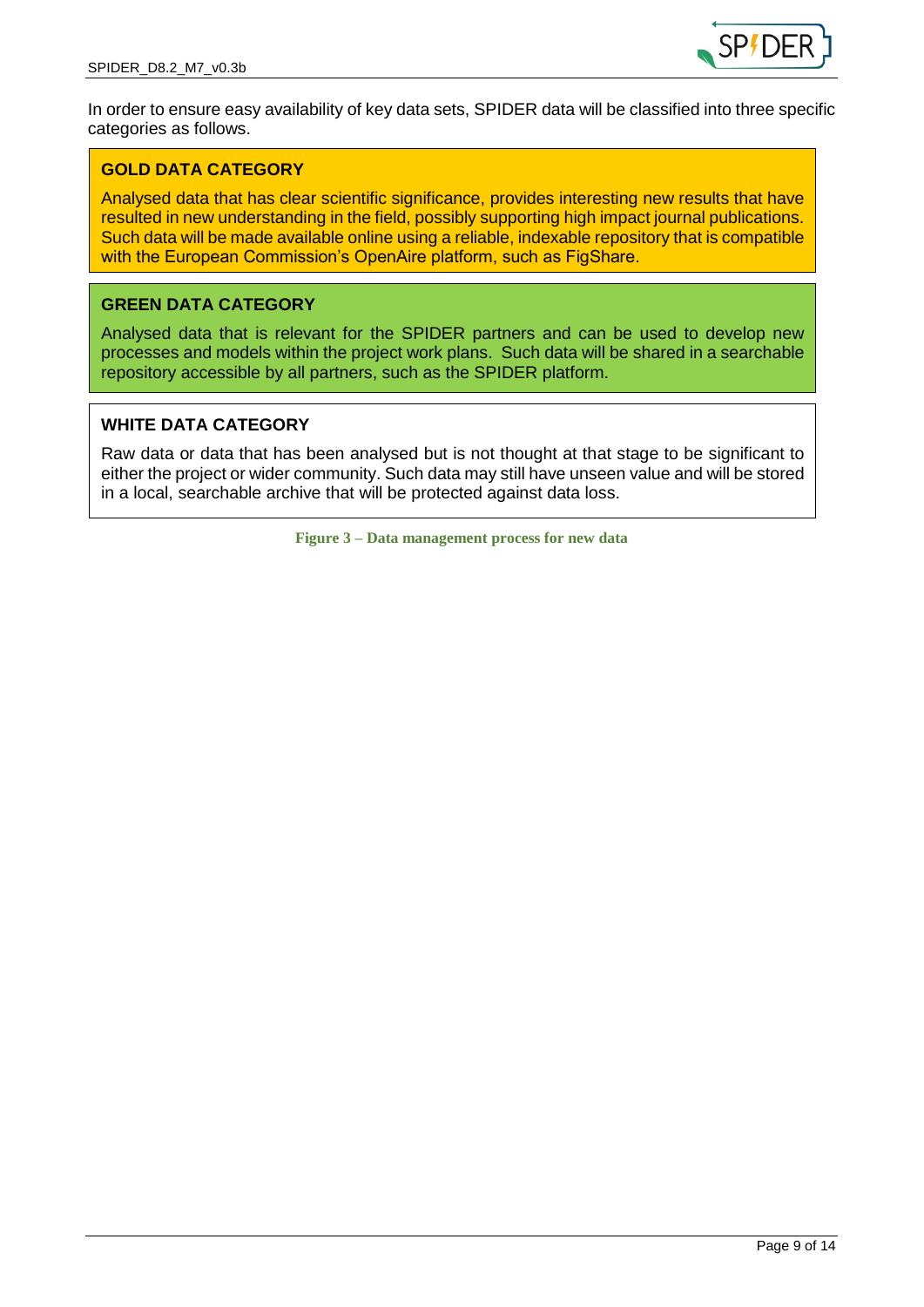

The data publication process can therefore be illustrated as follows:



<span id="page-9-0"></span>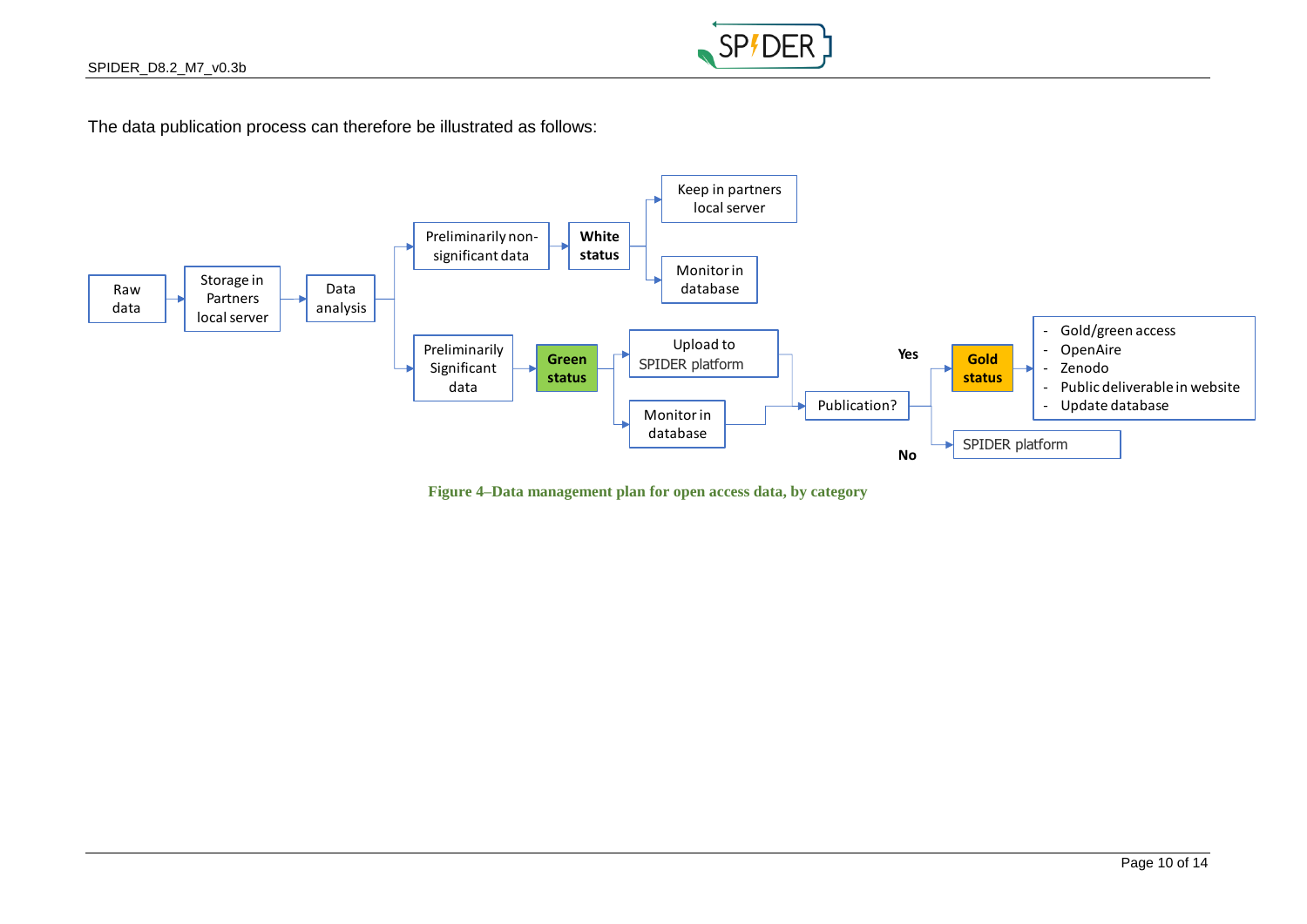### <span id="page-10-0"></span>*4.3 Considerations for publishable information*

Therefore, the SPIDER consortium, **guided by the Project coordinator and IP manager**, will adopt the following strategy [\(Figure 5\)](#page-10-1):

If the research results in a ground-breaking innovation, the members of the consortium will consider **two forms of protection**:



to withhold the data for internal use or

to apply for a patent in order to commercially exploit the invention and have in return financial gain. In that case, publications will be therefore delayed until the patent filing.

On the contrary, if the technology developments are not going to be withheld or patented, the results (including data) will be published for knowledge-sharing purposes, on the condition they are compatible with the confidentiality of the project.



<span id="page-10-1"></span>**Figure 5 – Process for determining which information is to be made public (from EC's document "Guidelines on Open Access to Scientific Publications and Research Data in Horizon 2020")**

The process and methodology for the validation of publications were described in Deliverable 8.1.

Data will be released as soon as possible but possibly not before patents are fully granted in relevant countries or after a maximum of 6 months embargo for publications.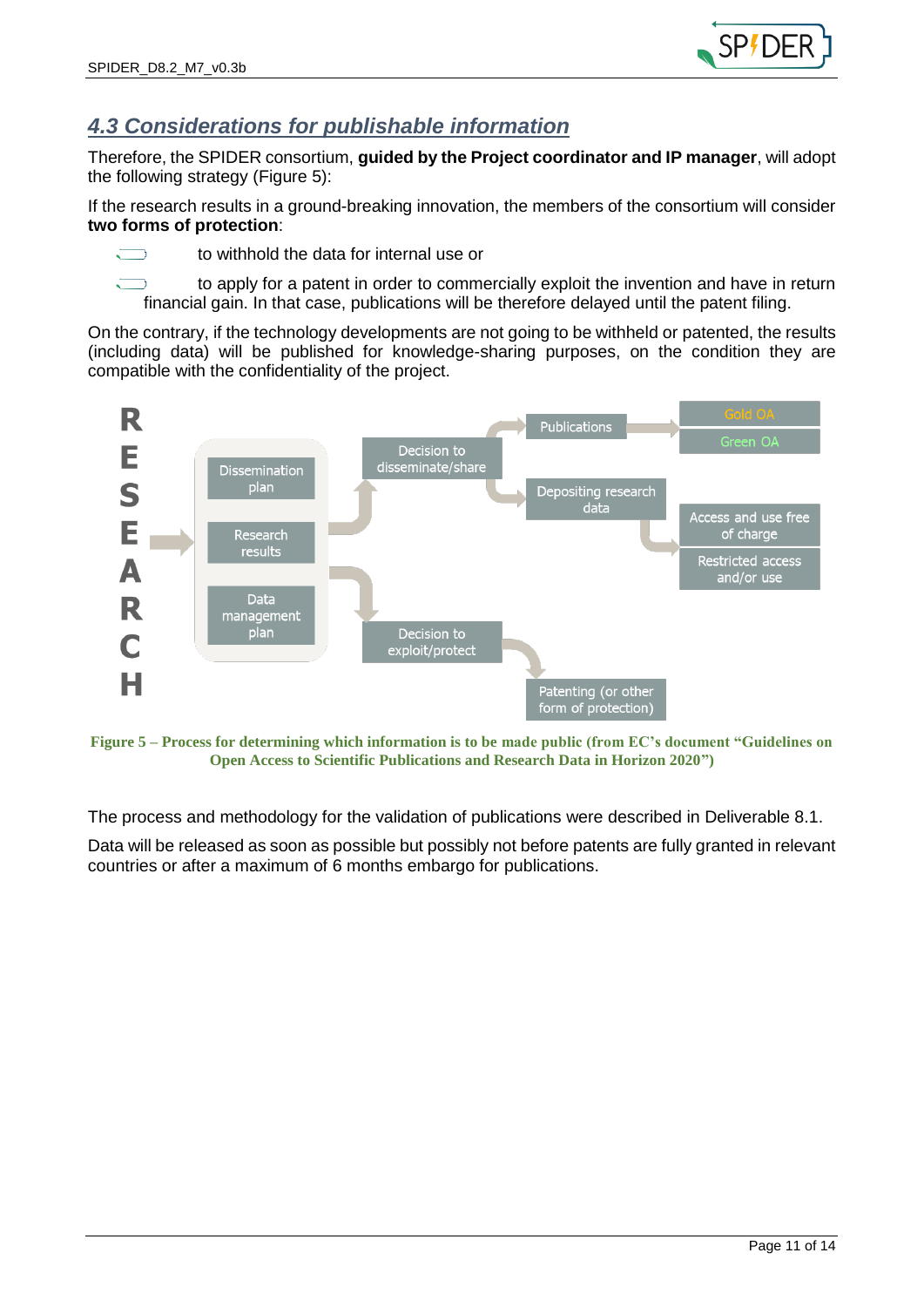

## <span id="page-11-0"></span>**5. Ethical aspects**

According to the Annex 1 of Grant Agreement 814389, the SPIDER Consortium has taken into account all ethical issues listed in the H2020 participant portal for the call topic "Materials for future highly performant electrified vehicle batteries". The consortium is committed to demonstrating research integrity, which means, in particular, avoiding falsification, plagiarism or other research misconduct.

More precisely, all the activities carried out under the SPIDER project comply with ethical principles and relevant national, EU and international legislation, for example the Charter of Fundamental Rights of the European Union and the European Convention on Human Rights. The project does not involve research on humans, animals or cells.

In any case, all the partners will follow their internal protocols to treat any material according to the national law and EU legislation. All chemical waste will be collected and processed by a central facility that respects regulations and environmental and health best practices. All waste will be recycled or appropriately disposed of.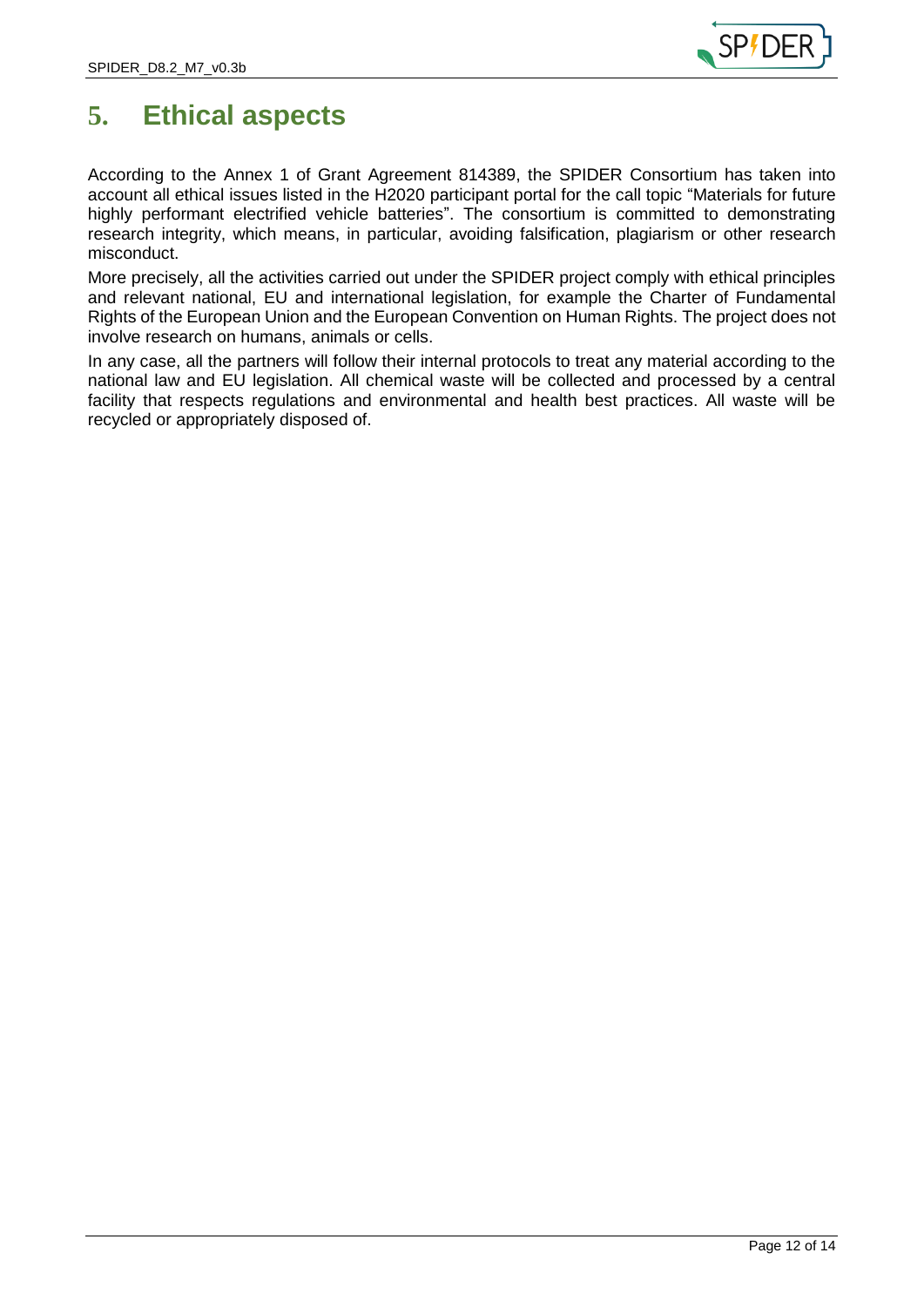

## <span id="page-12-0"></span>**6. Open issues**

The partners will discuss further when project progresses, to refine;

- **The list of datasets and their confidentiality level**. This will be assessed considering the re-used pre-existing data, the confidentiality of the process/ object they describe, and the exploitation potential if these datasets are kept and protected by consortium partners. Of course, data related to publications in open access will be open.
- **The datasets naming rules**
	- **The classification rules for data access, storage and archiving**

**The platforms to be used to share datasets** identified as « open », possibly, as mentioned above:

- « Conventional » platforms for open data storage or data repositories such as Zenodo, Dryad, Figshare, etc. The partners will investigate whether the chosen external repositories are permanent and will ensure that the entity in charge of this repository does not take the ownership of the data. They will also ensure the creation of a DOI (Digital Object Identifier), commonly used to identify journals/data when published in scientific journals. Overviews of repositories can be found on ROAR, OpenDOAR, Re3data, and OpenAIRE provides guidance on proper depositing.
- The project website,<http://www.project-spider.eu/>,
- Let-funded data repositories such as OpenAIRE [www.openaire.eu](http://www.openaire.eu/) and ZENODO [https://zenodo.org](https://zenodo.org/) ,
- Journals websites<sup>1</sup>, etc

**Data archiving rules and costs**. This will include a risk analysis to determine the relevance of data retention (scientific, strategic, legal, heritage value), including:

- Legal or contractual obligation to retain certain data for a specified period by making them available on request in certain cases. (*a priori* not applicable for SPIDER)
- Transparency of research and traceability. Indeed, publishers may request to link data to publications.
- Data which are non-reproducible or too expensive to reproduce.
- Political and heritage issues: capitalization of data (*a priori* not applicable for SPIDER).

The type of data to be archived will also be assessed according to the project and its objectives. Data sampling will be considered, to reduce the archive volume, assessing if a selection of data is sufficiently representative of the set.

-

 $<sup>1</sup>$  publishers may request to link data to publications.</sup>